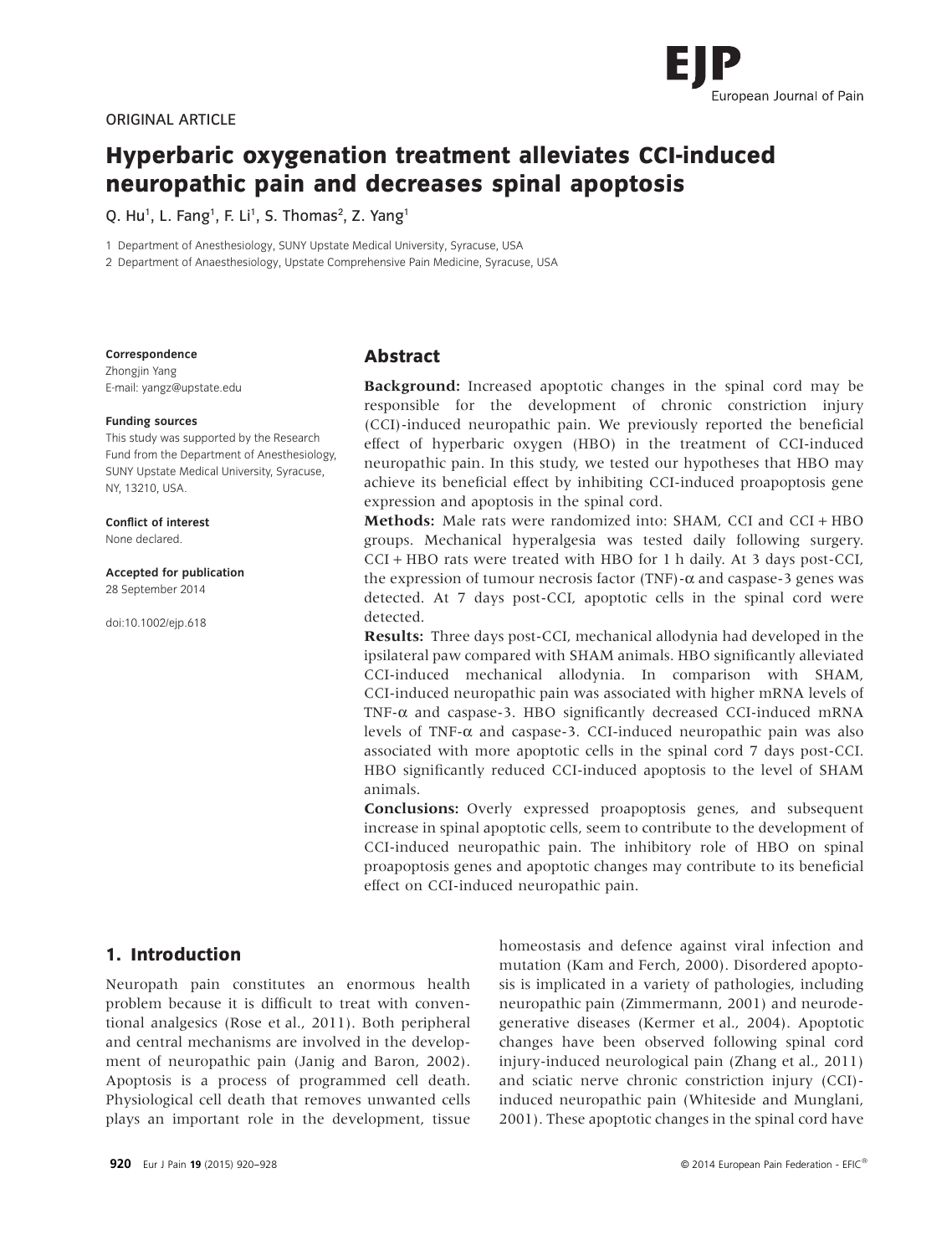## **What's already known about this topic?**

• Neuropathic pain constitutes an enormous health problem. Since mechanisms underlying this disorder are poorly understood, effective treatment leaves much to be desired. Hyperbaric oxygen (HBO) treatment has been shown to be beneficial in animal studies.

## **What does this study add?**

- HBO can alleviate the neuropathic pain and suggests the following mechanisms.
- HBO may inhibit proapoptosis gene expression the spinal cord of CCI animals.
- HBO also inhibit neuron apoptosis in the spinal cord of CCI animals.

been hypothesized to be responsible for CCI-induced neuropathic pain (Whiteside and Munglani, 2001; Sekiguchi et al., 2003). It is logical to propose that if spinal cord apoptosis could be reduced or prevented after peripheral nerve injury, the development of neuropathic pain may be alleviated or even prevented. Therefore, measures to suppress apoptosis are critical to advance these areas of investigation (Fortini and Dogliotti, 2010).

Hyperbaric oxygen (HBO) treatment has been used as a safe and effective treatment in various clinical disorders (UHMS, 2014). Recently, the possible beneficial effect of HBO in the treatment of pain disorders has been suggested, including delayed onset muscle soreness (Germain et al., 2003; Bennett et al., 2005; Yildiz et al., 2006), inflammatory pain (Wilson et al., 2006), reduced onset of migraine headache (Wilson et al., 1998), fibromyalgia (Yildiz et al., 2004) and complex regional pain syndrome (Kiralp et al., 2004). However, further investigation is needed to define the role of HBO in pain treatment.

The beneficial effect of HBO may be achieved by decreased inflammation, oedema, oxidative burden, metabolic derangement and apoptotic cell death, as well as improved oxygenation and increased neural regeneration (Matchett et al., 2009). Our previous study suggests that HBO may alleviate CCI-induced neuropathic pain by reducing tumour necrosis factor (TNF)-α production in the affected sciatic nerve (Li et al., 2011). It is known that TNF- $\alpha$  is probably the most potent inducer of apoptosis (Rath and Aggarwal, 1999). We hypothesized that CCI-induced neuropathic pain may be associated with increased apoptosis in the spinal cord by activating proapoptosis genes, and HBO may inhibit the expression of these genes to

reduce CCI-induced apoptosis. The present study was designed to examine the relationship between the expression of proapoptosis genes and apoptotic changes in the spinal cord and the development of neuropathic pain in CCI rats with or without HBO. The apoptotic changes were detected using terminal deoxynucleotidyl transferase dUTP nick end labelling (TUNEL) and cleaved caspase-3 immunofluorescent techniques. Meanwhile, the apoptotic cell types were also assessed using double staining of Nissl body with TUNEL. The effect of HBO on proapoptosis gene expressions (TNF- $\alpha$  and caspase-3) in the spinal cord during the development of CCI-induced neuropathic pain was also evaluated.

## **2. Methods**

## **2.1 Experimental animals**

The proposed study was approved by the Institutional Committee for the Humane Use of Animals. National Institutes of Health and International Association for the Study of Pain guidelines for animal experiments were strictly followed. Pathogen-free male Sprague Dawley rats (Taconic, Hudson, NY, USA) weighing 250–300 g were chosen. The rats were kept in standard solid-bottom 'shoebox' type caging with free access to water and coarsely ground Purina Chow (Ralston Purina, St. Louis, MO, USA) in a 12-h light/dark cycle. They were acclimated for at least a week before starting the study. Forty-eight rats, which appeared healthy and gained weight, were randomly divided into a CCI group (CCI,  $n = 16$ ), a CCI+HBO group (CCI+HBO,  $n = 16$ ) and a sham group (SHAM,  $n = 16$ ). Eight rats in each group were sacrificed 3 days post-CCI for real-time polymerase chain reaction (real-time PCR) study. The rest were euthanized 7 days post-CCI for immunohistochemistry study.

## **2.2 Induction of mononeuropathic pain**

Sciatic neuropathic pain was induced in the right hind limbs in CCI and CCI+HBO rats according to Bennett and Xie (1988). The surgical procedure was performed under general anaesthesia with the injection of ketamine and xylazine (90:9 mg/mL) at 0.7 mL/kg intramuscularly in the left buttock. The common sciatic nerve was exposed at the middle of the right thigh by blunt dissection through the biceps femoris. A 7 mm length of nerve was freed and four ligatures (4.0 chromic gut) were loosely tied (ligatures did not obstruct blood flow) with 1 mm of spacing. The incision was then closed in layers with 4-0 monofilament nylon. In the SHAM group, an identical dissection was performed; however, the sciatic nerves were not ligated.

#### **2.3 HBO treatment**

HBO has been described in our previous studies (Yang et al., 2006, 2010; Bosco et al., 2007). The CCI+HBO rats were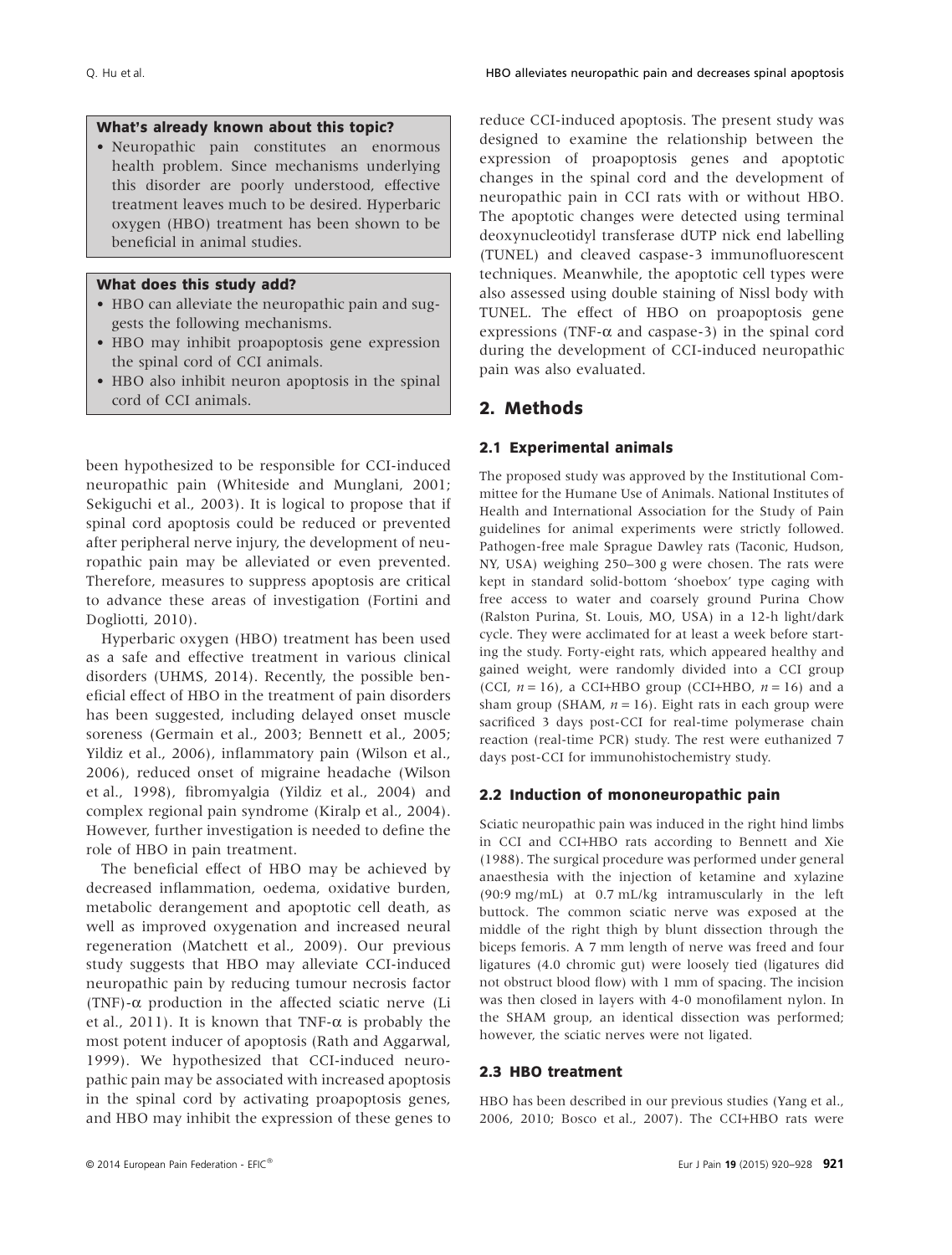exposed to 100% oxygen at a pressure of 2.4 ATA in a cylindrical pressure chamber (Sechrist Model 1300B, Sechrist Industries, Inc., Anaheim, CA, USA). When the designed pressure was reached, the flow of oxygen was reduced to maintain constant pressure while allowing the flow out of the chamber. Compression and decompression were maintained at a rate of 5 psi/min. A tray of calcium carbonate crystals was used to reduce the accumulation of  $CO<sub>2</sub>$  in the chamber environment. Temperature of the chamber was kept at a constant 22–24 °C. HBO preceded for 1 h once a day post-CCI for 7 days. The CCI and SHAM rats were placed in the same chamber breathing room air.

## **2.4 Behavioural tests**

Mechanical allodynia was tested by von Frey filament daily before surgery to establish a baseline for comparison with post-surgical values and following surgery. Rats were placed individually in a clear plexiglass box  $(10 \times 12 \times 30$  cm) on elevated wire mesh platforms to allow access to the ventral surface of the hind paws. In brief, a logarithmic series of von Frey filaments was sequentially applied to the left and right hind paws, each for 5 s at constant pressure. This was to determine the stimulus intensity threshold stiffness required to elicit a paw withdrawal response. The range of monofilaments used in these experiments (0.16 to 26.0 g) produced a logarithmically graded slope when interpolating a 50% response threshold of stimulus intensity [expressed as  $log_{10}$  (milligrams  $\times$ 10)]. The stimulus intensity threshold to elicit a paw withdrawal response was used to calculate the 50% paw withdrawal threshold (absolute threshold) using the maximum-likelihood fit method to fit a Gaussian integral psychometric function. This method normalizes the withdrawal threshold for parametric analyses (Harvey, 1997).

## **2.5 Spinal cord preparation, staining and analysis**

### **2.5.1 Spinal cord preparation**

For qPCR studies, on post-CCI day 3, the rats were subjected to a transcardial perfusion of 240 mL (4 °C) phosphate buffered saline (PBS). The spinal cords at L4–5 level were harvested, then cut into left and right parts and immediately frozen in liquid nitrogen. After harvesting, all samples were stored at −80 °C for future assay. For all other histological studies, on post-CCI day 7, the rats underwent transcardial perfusion with 240 mL of PBS followed by 300 mL of 4% paraformaldehyde. The spinal cords at L4–5 level were rapidly dissected and post-fixed for 24 h in the same paraformaldehyde at 4 °C, then cryoprotected in 30% sucrose until they sank. After immersion in embedding medium at −80 °C, 10 μm thick frozen sections were cut in the cryostat and mounted on glass slides. Five sections spaced 450 μm apart were selected and labelled for apoptosis staining. The number of apoptotic cells was qualitatively measured by an experimenter blinded to the study.

**2.5.2 TUNEL staining**

To analyse fragmented DNA, TUNEL was performed using an *in situ* apoptosis detection kit (Trevigen, Gaithersburg, MD, USA) as described in our previous study (Price et al., 2010). The fresh frozen samples were dried after sectioning overnight at room temperature. After rehydration in 100%, 95% and then 70% ethanol (5 min each), the samples were placed in PBS for 10 min at room temperature. The samples were covered with 50 μL of Cytonin<sup>™</sup> (Trevigen, Gaithersburg, MD, USA) and incubated for 60 min at room temperature. Then, the samples were washed twice in deionized water for 2 min. The slides were immersed in  $1 \times$  terminal deoxynucleotidyl transferase(TdT) labelling buffer for 5 min. After, the samples were covered with 50 μL of labelling reaction mix and incubated at 37 °C for 1 h in a humidity chamber. Then to stop the labelling reaction, the samples were immersed in  $1 \times TdT$  stop buffer for 5 min at room temperature. The samples were washed two times in deionized water for 5 min each at room temperature. The samples were covered with 50 μL of Strep-Fluor solution and incubated for 20 min in the dark at room temperature. The samples were washed twice in  $1 \times PBS$  for 2 min each to get ready for analysis.

## **2.5.3 Cleaved caspase-3 staining**

Caspase-3 analysis has been described in our previous study (Price et al., 2010). Briefly, the sections were incubated with cleaved caspase-3 antibody (Cell Signaling, Danvers, MA, USA) at a dilution of 1:400 in 0.25% Triton-X-100 and 0.25% bovine serum albumin (BSA) in PBS overnight at 4 °C. After rinsing three times in PBS (5 min per rinse), the sections were incubated with the secondary Alexa flour 555 conjugate goat anti-rabbit antibody (Cell Signaling) at a dilution of 1:500 in 0.25% Triton-X-100 and 0.25% BSA in PBS for 1 h in the dark at room temperature. All sections were mounted after washing and the nuclei were counterstained with DAPI (4',6-diamidino-2-phenylindole).

#### **2.5.4 Co-staining: TUNEL with Nissl staining**

The TUNEL sections were double-labelled with Nissl staining to determine if neurons underwent DNA damage. The NeuroTrace (Invitrogen, Carlsbad, CA, USA) stain was diluted in PBS to 300-fold. Approximately 200 μL of the diluted stain solution was applied to cover the entire slide and then incubated for 20 min. The sections were then washed for 10 min in PBS plus 0.1% Triton-X-100 and then washed in PBS for 2 h at room temperature.

#### **2.5.5 Prepare for viewing**

Two drops of fluorescence mounting medium (Trevigen) were spotted onto each sample and a coverslip was positioned on top of the sample. For extended storage, the samples were dried overnight at room temperature in the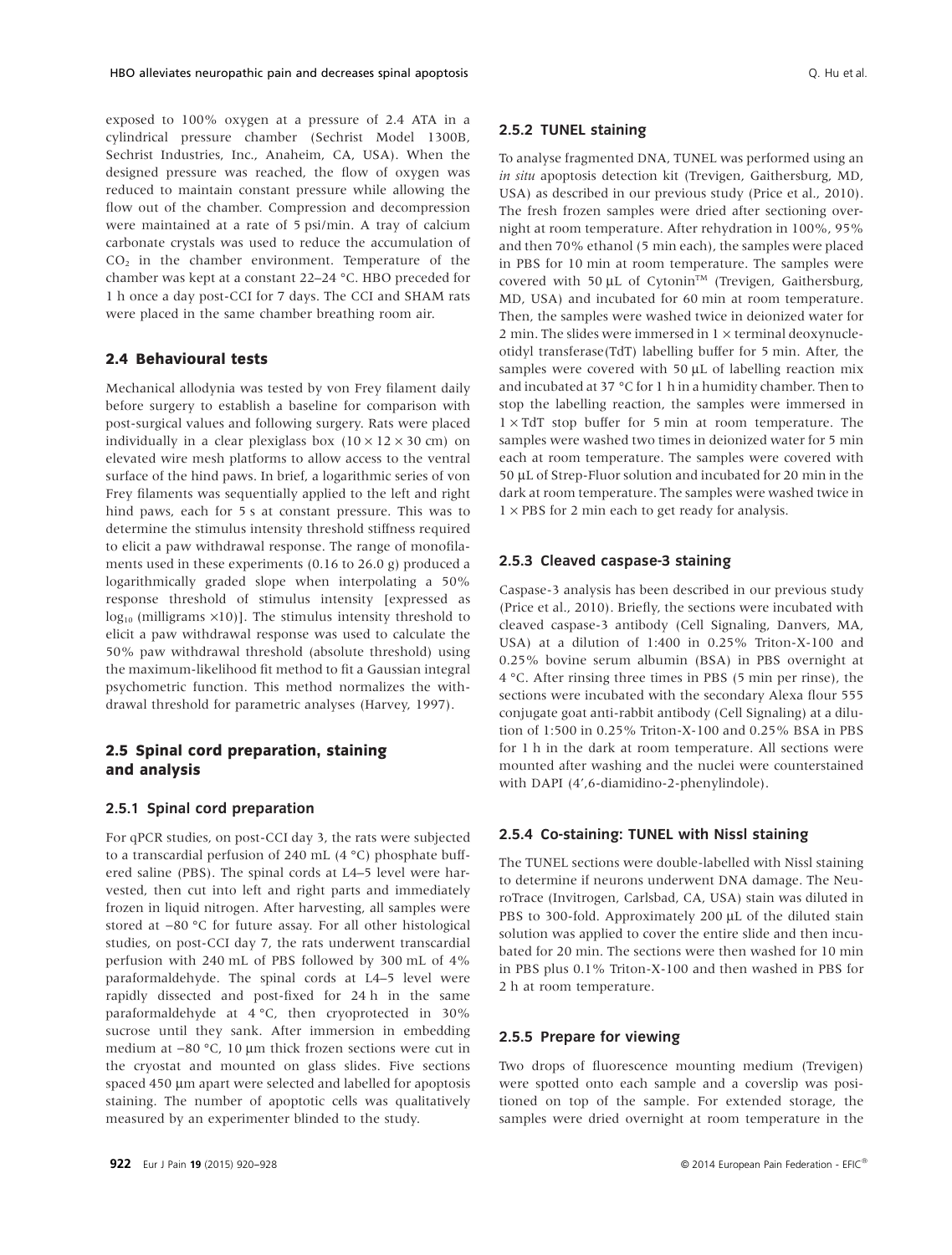dark with the border of the coverslip sealed by nail polish. The samples were viewed under fluorescence microscope directly.

# **2.5.6 Photography and quantification of apoptotic cells**

The sections were photographed using a fluorescence microscope (Eclipse, Nikon, Tokyo, Japan) equipped with a digital camera system (Digital sight DF-U1, Nikon). The total number of TUNEL or caspase-3 positive cells in five randomly selected sections of each rat was obtained, respectively. Caspase-3 positive cells of CCI were used to observe and compare the distribution of apoptosis in different areas of spinal cord which was divided into ipsilateral dorsal horn, ipsilateral central area, ipsilateral ventral horn and contralateral half area.

## **2.5.7 Spinal cord total RNA extraction and real-time PCR**

It has been reported that TNF- $\alpha$  gene levels began to increase on day 1 and showed a maximal increase on day 3 after CCI, then decreasing to control levels by day 7. Therefore, TNF- $\alpha$ and caspase-3 gene expression was only measured on day 3 in our study. Total RNA was isolated by the TRIzol method (GIBCO BRL, Life Technologies, Grand Island, NY, USA). Total RNA (2 μg) was converted to cDNA using an iScript cDNA Synthesis Kit (Bio-Rad Laboratories, Inc., Hercules, CA, USA). PCR was performed with the StepOnePlus Real-Time PCR System with StepOne software V2.0 (Applied Biosystems, Forster City, CA, USA) according to the manufacturer's guidelines. iQ SYBER Green Supermix (Bio-Rad Laboratories) was used to detected TNF-α and caspase-3. The primers utilized were 5′- AGA ACT CCA GGC GGT GTC TGTG -3′ (Sense) and 5′- GTG GCA AAT CGG CTG ACG GTGT -3′ (Anti-sense) for TNF-α, 5′- CAT GAC CCG TCC CTT GAA -3′ (Sense) and 5′- CCG ACT TCC TGT ATG CTT ACT CTA -3′ (Anti-sense) for caspase-3, 5′- ATG GAT GAC GAT ATC GCT GCG -3′ (Sense), 5′- CGT CAT TCA CTT CGA GCA GA -3′ (Sense) and 5′- AAA ATG AGG TCC TGC AGT GG -3′ (Anti-sense) for superoxide dismutase (SOD).

## **2.6 Statistical analysis**

All data are expressed as mean ± standard error. Paw withdrawal threshold data are analysed by two-way (time and treatment) analysis of variance (ANOVA), followed by the Tukey's post hoc test for significant differences between appropriate groups. One-way ANOVA was used to test for statistical difference of TUNEL or caspase-3 positive cell counting or gene expression among groups.  $p < 0.05$  was considered statistically significant. The statistical analyses were done by the 19.0 version of SPSS (IBM Corp., Armonk, NY, USA).

# **3. Results**

#### **3.1 Behavioural tests**

Studies have shown that CCI on the sciatic nerve induces spontaneous pain behaviours, long-lasting allodynia and hyperalgesia in the affected paw (Bennett and Xie, 1988; Dowdall et al., 2005). All the CCI rats showed shaking and licking behaviour, often holding the affected hind paw off the floor. These behaviours are suggestive of spontaneous pain. As



**Figure 1** The effect of daily hyperbaric oxygenation (HBO) therapy on mechanical allodynia in SHAM and chronic constrictive injury (CCI)-induced neuropathic pain rats for 7 days after the surgery. The threshold of foot withdrawal to repeated mechanical stimuli applied to the hind paw with von Frey filaments is expressed as logarithm and data represent mean ± standard error. No significant change in mechanical allodynia was observed in shamoperated rats throughout the experiment. Significant mechanical allodynia had developed in all CCI rats  $(n = 8)$  as shown on post-operative days 3 and 7. HBO significantly alleviated CCIinduced mechanical allodynia (*n* = 8);  $** p < 0.01$ , ns = no significance.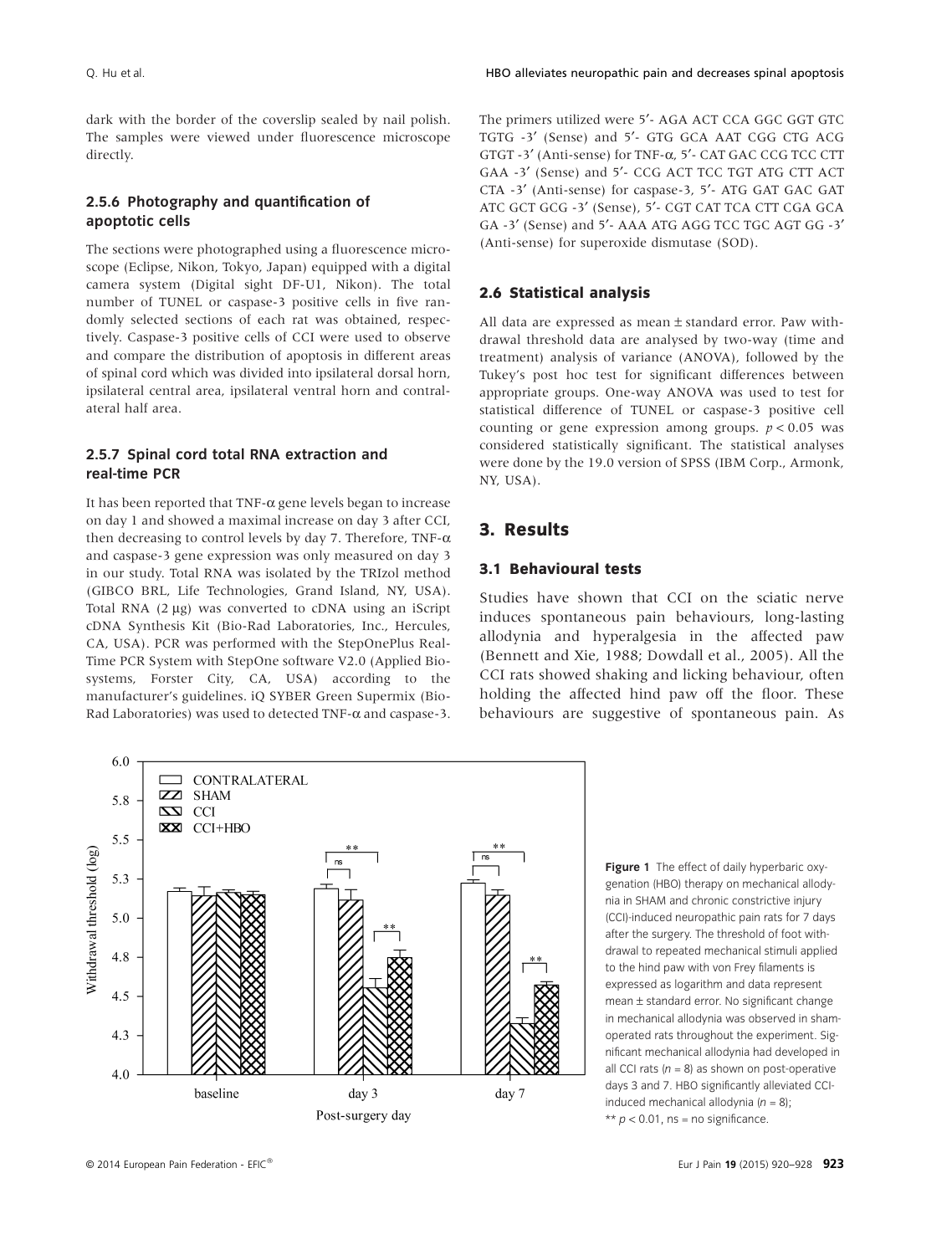shown in Fig. 1, the mechanical hypersensitivity in SHAM rats remained stable throughout the test period, the threshold of mechanical allodynia significantly decreased in CCI rats compared with SHAM rats on day 3, the value was  $4.56 \pm 0.06$  versus  $5.12 \pm 0.07$  $(p < 0.01)$  and  $4.33 \pm 0.04$  versus  $5.15 \pm 0.04$ (*p* < 0.01) on day 7. HBO significantly increased the threshold of mechanical allodynia in comparison with CCI rats on day 3, with the value being  $4.75 \pm 0.05$ versus  $4.56 \pm 0.06$  ( $p < 0.01$ ) and  $4.57 \pm 0.02$  versus 4.33  $\pm$  0.04 ( $p$  < 0.05) on day 7. No significant mechanical hypersensitivity was observed on the left side (contralateral, nonoperative side).

### **3.2 Apoptotic cells counting**

As shown in Supporting Information Fig. S1, the number of TUNEL-positive apoptotic cells in CCI rats was significantly higher than those in SHAM rats, as the value was  $19.25 \pm 2.45$  versus  $10.0 \pm 0.45$ (*p* < 0.01). HBO significantly decreased CCI-induced apoptotic cells to the level in SHAM rats. The values were  $8.25 \pm 0.9$  (CCI+HBO) versus  $19.25 \pm 2.45$  (CCI;  $p < 0.05$ ). As also shown in Supporting Information Fig. S1, the number of caspase-3 positive apoptotic cells in CCI rats was significantly higher than that in SHAM, as the value was  $45.52 \pm 5.48$  versus  $8.71 \pm 2.21$  ( $p < 0.05$ ). HBO significantly decreased CCI-induced apoptotic cells to the level in SHAM rats, being  $45.52 \pm 5.48$  (CCI) versus  $11.13 \pm 3.90$ (HBO+CCI;  $p < 0.05$ ).

### **3.3 Distribution of apoptotic cells in CCI group**

As shown in Supporting Information Fig. S2, the number of caspase-3 positive cells was significantly higher in the ipsilateral dorsal horn of the spinal cord than in the ipsilateral central area,  $16.5 \pm 3.4$  versus 5.7  $\pm$  2.5 ( $p$  < 0.05); ipsilateral ventral horn 16.5  $\pm$  3.4 versus  $3.3 \pm 1.14$  ( $p < 0.05$ ) and contralateral half area  $16.5 \pm 3.4$  versus  $2.9 \pm 1.0$  ( $p < 0.05$ ).

#### **3.4 Identification of apoptotic cells**

Positive co-staining of TUNEL and Nissl body cells as showed in Supporting Information Fig. S3 indicate that these apoptotic cells are neurons.

## **3.5 Real-time PCR**

In comparison with SHAM rats, CCI-induced neuropathic pain was associated with higher mRNA levels of TNF-α (16.9 ± 0.9 vs. 12.0 ± 1.5, *p* < 0.05; Supporting Information Fig. S4), caspase-3  $(17.7 \pm 3.4 \text{ vs.})$ 12.7  $\pm$  3.0,  $p < 0.05$ ; Supporting Information Fig. S5) and SOD (3.3 ± 0.5 vs. 1.4 ± 0.4, *p* < 0.05; Supporting Information Fig. S6), measured 3 days post-CCI. HBO significantly decreased CCI-induced mRNA levels of TNF-α (11.7 ± 1.8 vs. CCI, *p* < 0.05), caspase-3 (11  $\pm$  1.0,  $p < 0.05$  vs. CCI, F = 13.50,  $p < 0.05$ ) and SOD  $(1.2 \pm 0.1 \text{ vs. } CCI, p < 0.05)$ .

## **4. Discussion**

The main findings are that (1) the development of CCI-induced neuropathic pain was associated with overly expressed proapoptosis genes (TNF-α and caspase-3) and the subsequently increased neuronal apoptosis in the spinal cord; (2) HBO alleviated CCIinduced neuropathic pain; and (3) HBO inhibited CCIinduced proapoptosis gene expression and apoptosis.

Apoptotic death of spinal neurons has been hypothesized to be a pathological mechanism in peripheral nerve injury-induced neuropathic pain (Azkue et al., 1998). Sugimoto et al. were the first to describe that the incidence of degenerated neurons, recognized as dark-staining cells ('dark neurons'), had increased significantly in the lumbar dorsal horn 8 days after CCI (Sugimoto et al., 1990). Later, Maione et al. identified these 'dark neurons' as apoptotic cells (Maione et al., 2002). The development of CCI-induced neuropathic pain has also been observed to be associated with increased apoptosis in the superficial laminae of the spinal cord (Siniscalco et al., 2008). Our data provides new evidence that CCI-induced neuropathic pain was associated with significant apoptotic changes in the L4–5 spinal cord. We also showed that these apoptotic cells were mainly distributed in the territory of the ipsilateral dorsal horn of the spinal cord, which was in accordance to the result of Sekiguchi et al. (2003). Controversy exists regarding the types of the apoptotic cells. Some previous morphological studies suggested the apoptotic cells were neurons in the spinal cord following peripheral nerve insult (Kawamura et al., 1997; Whiteside and Munglani, 2001). There is also evidence that astrocytes undergo apoptosis in the spinal cord of neuropathic rats (Woolf et al., 1992). In our study, positive co-staining result of TUNEL with Nissl body and negative co-staining result of TUNEL with glial fibrillary acidic protein suggest that these apoptotic cells are neurons.

There are several possible explanations for the existence of apoptosis in the spinal cord in the development of neuropathic pain. Firstly, tissue injury or nerve damage can induce long-lasting sensitization in dorsal horn neurons (McMahon et al., 1993). In the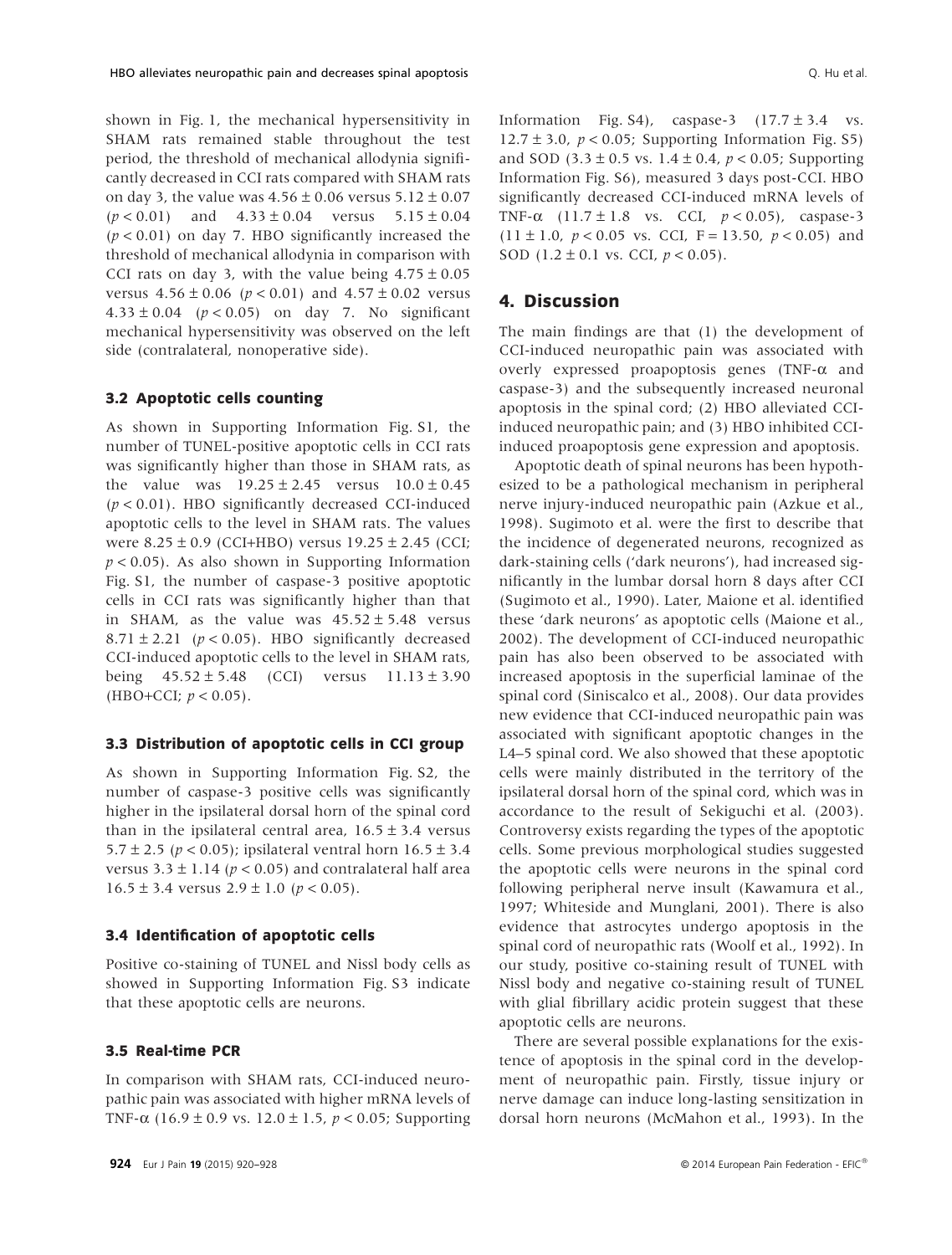condition of neuropathic pain, central sensitization is an important part of pathologic changes of neurons in the spinal cord, which means the dorsal horn neuron pain threshold is reduced and the receptive field of the dorsal horn neuron grows (McMahon et al., 1993). The process of central sensitization may cause the neurons in the spinal cord to undergo pathologically high performance and high metabolism condition, which is one of the reasons of ageing and programmed death (apoptosis). Secondly, injury of the peripheral nerve leads to a substantial degeneration and loss of the central terminals of C fibres in lamina II in the spinal cord (Castro-Lopes et al., 1990), then the central projection of surviving A-β fibres in lamina III and IV may be stimulated by growth factors to sprout into the 'foreign' territory vacated by C fibre terminals from lamina II (Woolf et al., 1992). Thus, the reorganization and phenotypic changes associated with nerve injury allow innocuous input to reach lamina, a pain transmission region of the spinal cord. These sprouts may even establish contacts with deafferentated pain transmission neurons (Woolf et al., 1995). These morphological changes provide a possibility of retrograde axonal transport of some proinflammatory cytokines, i.e., TNF-α and interleukin (IL)-1β, which is well known that they take part in the regulation of cellular apoptosis (Shubayev and Myers, 2001; Schafers et al., 2002). In the present study, the overly expressed TNF- $\alpha$  and caspase-3 genes, during the development of CCI-induced neuropathic pain, provide further evidence that apoptosis plays an essential role in neuropathic pain. As pointed out by a recent review, TNF-α and other mediators form a network to interact with downstream signalling mechanisms (Leung and Cahill, 2010). The effect of HBO on these downstream signalling systems warrant further investigation. The neuroprotective effect of HBO in traumatic brain injury has been explained molecularly by the prevention of cell apoptosis (Vidigal et al., 2007). Our study suggests that HBO may alleviate neuropathic pain by decreasing apoptotic changes in the spinal cord. There are several possible explanations for beneficial effects of HBO against apoptosis in neuropathic pain. CCI-induced neuronal injury, similar to other acute peripheral nerve lesions, has an important inflammatory component (Sanchez, 2007). Many of the axons undergo Wallerian degeneration (Myers et al., 1993; Ramer and Bisby, 1997). HBO has been reported to decrease paw oedema in an acute inflammatory condition (Eliav et al., 2009) and increases oxygen content in circulation and tissue perfusion. This may have a direct role in the prevention of spinal cord neuronal apoptosis. IL-10 is capable of inhibiting synthesis of proinflammatory cytokines such as TNF-α. IL-10 has also been reported to have anti-apoptotic effects by down-regulation of Bax, caspase-3 and up-regulation of Bcl-2 (Londono et al., 2011). HBO has been reported to enhance IL-10 activity in traumatic brain injury (Chen et al., 2014). In the present study, HBO may also enhance the IL-10 activity to antagonize CCI-induced apoptotic changes. The data from our study, as well as others, show that a reduced sciatic endoneurial TNF-α level by administration of HBO, thalidomide or sirolimus was associated with an improvement of neuropathic pain in the CCI model of rats (George et al., 2000; Orhan et al., 2010; Li et al., 2011). In the present study, CCI-induced overexpression of TNF- $\alpha$  gene in the spinal cord provides convincing evidence to support that TNF- $α$  plays a critical role in the development of neuropathic pain. The reduction of TNF- $\alpha$  may inhibit not only the apoptosis of first order (dorsal root ganglion neuron) and second order neurons (spinal cord neuron), but also the synaptic connection, depending on retrograde axonal transport of TNF-α between the first and second order neurons, which would prevent spinal cord neuron from further apoptosis (Londono et al., 2011).

The dose and time-dependent characteristics of neuroprotective HBO effects suggest that there may be other roles in the mechanism of HBO (Narkowicz et al., 1993; Brvar et al., 2010). As pointed out by Chung and Yowtak et al., reactive oxygen species (ROS) have been implicated in the development of persistent pain states that result from nerve injury or inflammatory insult (Chung, 2004; Yowtak et al., 2011). Studies show that the removal of the excess production of ROS by scavengers reduced the expression of proapoptotic genes, thereby preventing dorsal horn apoptosis (Scholz et al., 2005; Naik et al., 2006; Siniscalco et al., 2007). Dayan et al. observed that HBO significantly decreased injury-induced SOD level increase following acute thoracic spinal cord injury (Dayan et al., 2012). This significantly decreased SOD level was associated with markedly reduced formation of ROS. In the present study, production of ROS was not measured. However, significantly increased SOD gene expression in CCI rats suggests that there may have been a markedly increased production of ROS. Reduced CCI-induced SOD gene expression in HBO rats may indicate reduced ROS formation. The present study suggests that reduced SOD gene expression may contribute to the beneficial effect of HBO in CCIinduced neuropathic pain.

HBO has also been observed to selectively increase Spp1 and Birc4 gene expression in brain injury. Birc4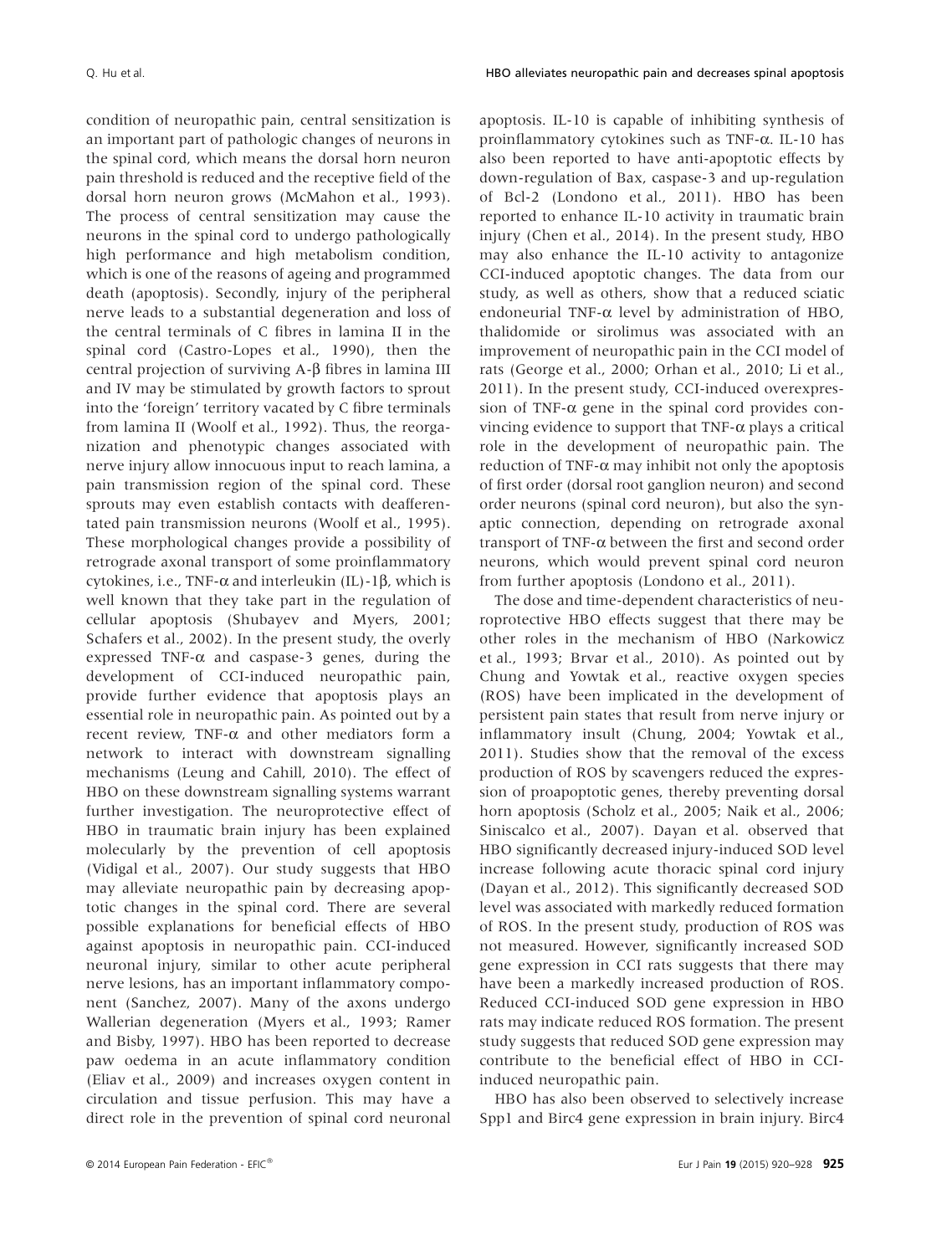is a naturally occurring inhibitor of apoptosis proteins. It can bind to and deactivate already active caspases (Deveraux and Reed, 1999). We previously observed that HBO reduced brain damage and selectively decreased expression of proinflammatory cytokine genes, including Cxcl2, IL-1 alpha and IL-6 (Mahajan et al., 2008). The present study suggests that HBO may inhibit proapoptotic gene expression to achieve its beneficial effect in CCI-induced neuropathic pain.

In conclusion, our study suggests that the overly expressed proapoptosis genes and the subsequent increase in apoptotic cells in the spinal cord may contribute to the development of CCI-induced neuropathic pain. The inhibitory role of HBO on spinal apoptotic changes may be responsible for its beneficial effect in CCI-induced neuropathic pain.

#### Author contributions

Q.H. helped in conducting the study, analysing the data and preparing the manuscript. L.F. helped in conducting the study, analysing the data and preparing the manuscript. F.L. helped in designing the study and preparing the manuscript. S.T. helped in designing the study. Z.Y. helped in designing the study, analysing the data and preparing the manuscript. All authors have read and approved the final manuscript.

#### Acknowledgements

We wish to thank Dr. Qinghe Meng for his instructional support in qPCR assay as well as Marcelyn Cook and Kimberly Hare for their English editorial efforts.

#### References

- Azkue, J.J., Zimmermann, M., Hsieh, T.F., Herdegen, T. (1998). Peripheral nerve insult induces NMDA receptor-mediated, delayed degeneration in spinal neurons. *Eur J Neurosci* 10, 2204–2206.
- Bennett, G.J., Xie, Y.K. (1988). A peripheral mononeuropathy in rat that produces disorders of pain sensation like those seen in man. *Pain* 33, 87–107.
- Bennett, M., Best, T.M., Babul, S., Taunton, J., Lepawsky, M. (2005). Hyperbaric oxygen therapy for delayed onset muscle soreness and closed soft tissue injury. *Cochrane Database Syst Rev* (4), CD004713.
- Bosco, G., Yang, Z.J., Nandi, J., Wang, J., Chen, C., Camporesi, E.M. (2007). Effects of hyperbaric oxygen on glucose, lactate, glycerol and anti-oxidant enzymes in the skeletal muscle of rats during ischaemia and reperfusion. *Clin Exp Pharmacol Physiol* 34, 70–76.
- Brvar, M., Luzar, B., Finderle, Z., Suput, D., Bunc, M. (2010). The timedependent protective effect of hyperbaric oxygen on neuronal cell apoptosis in carbon monoxide poisoning. *Inhal Toxicol* 22, 1026–1031.
- Castro-Lopes, J.M., Coimbra, A., Grant, G., Arvidsson, J. (1990). Ultrastructural changes of the central scalloped (C1) primary afferent endings of synaptic glomeruli in the substantia gelatinosa Rolandi of the rat after peripheral neurotomy. *J Neurocytol* 19, 329–337.
- Chen, X., Duan, X.S., Xu, L.J., Zhao, J.J., She, Z.F., Chen, W.W., Zheng, Z.J., Jiang, G.D. (2014). Interleukin-10 mediates the neuroprotection of hyperbaric oxygen therapy against traumatic brain injury in mice. *Neuroscience* 266, 235–243.
- Chung, J.M. (2004). The role of reactive oxygen species (ROS) in persistent pain. *Mol Interv* 4, 248–250.
- Dayan, K., Keser, A., Konyalioglu, S., Erturk, M., Aydin, F., Sengul, G., Dagci, T. (2012). The effect of hyperbaric oxygen on neuroregeneration following acute thoracic spinal cord injury. *Life Sci* 90, 360–364.
- Deveraux, Q.L., Reed, J.C. (1999). IAP family proteins Suppressors of apoptosis. *Genes Dev* 13, 239–252.
- Dowdall, T., Robinson, I., Meert, T.F. (2005). Comparison of five different rat models of peripheral nerve injury. *Pharmacol Biochem Behav* 80, 93–108.
- Eliav, E., Benoliel, R., Herzberg, U., Kalladka, M., Tal, M. (2009). The role of IL-6 and IL-1beta in painful perineural inflammatory neuritis. *Brain Behav Immun* 23, 474–484.
- Fortini, P., Dogliotti, E. (2010). Mechanisms of dealing with DNA damage in terminally differentiated cells. *Mutat Res* 685, 38–44.
- George, A., Marziniak, M., Schafers, M., Toyka, K.V., Sommer, C. (2000). Thalidomide treatment in chronic constrictive neuropathy decreases endoneurial tumor necrosis factor-alpha, increases interleukin-10 and has long-term effects on spinal cord dorsal horn met-enkephalin. *Pain* 88, 267–275.
- Germain, G., Delaney, J., Moore, G., Lee, P., Lacroix, V., Montgomery, D. (2003). Effect of hyperbaric oxygen therapy on exercise-induced muscle soreness. *Undersea Hyperb Med* 30, 135–145.
- Harvey, L.O. Jr. (1997). Efficient estimation of sensory thresholds with ML-PEST. *Spat Vis* 11, 121–128.
- Janig, W., Baron, R. (2002). Complex regional pain syndrome is a disease of the central nervous system. *Clin Auton Res* 12, 150–164.
- Kam, P.C., Ferch, N.I. (2000). Apoptosis: Mechanisms and clinical implications. *Anaesthesia* 55, 1081–1093.
- Kawamura, T., Akira, T., Watanabe, M., Kagitani, Y. (1997). Prostaglandin E1 prevents apoptotic cell death in superficial dorsal horn of rat spinal cord. *Neuropharmacology* 36, 1023–1030.
- Kermer, P., Liman, J., Weishaupt, J.H., Bahr, M. (2004). Neuronal apoptosis in neurodegenerative diseases: From basic research to clinical application. *Neurodegener Dis* 1, 9–19.
- Kiralp, M.Z., Yildiz, S., Vural, D., Keskin, I., Ay, H., Dursun, H. (2004). Effectiveness of hyperbaric oxygen therapy in the treatment of complex regional pain syndrome. *J Int Med Res* 32, 258–262.
- Leung, L., Cahill, C. (2010). TNF-α and neuropathic pain A review. *J Neuroinflammation* 7, 27.
- Li, F., Fang, L., Huang, S., Yang, Z., Nandi, J., Thomas, S., Chen, C., Camporesi, E. (2011). Hyperbaric oxygenation therapy alleviates chronic constrictive injury-induced neuropathic pain and reduces tumor necrosis factor-alpha production. *Anesth Analg* 113, 626– 633.
- Londono, D., Carvajal, J., Strle, K., Kim, K.S., Cadavid, D. (2011). IL-10 prevents apoptosis of brain endothelium during bacteremia. *J Immunol* 186, 7176–7186.
- Mahajan, A., Narendra, S., Wang, J.P., Zhang, S.G., Yang, Z.J. (2008). Beneficial effect of HBO on anti-apoptosis and cytokine gene expression in traumatic brain injury. *Anesthesiology* 109, A 1516.
- Maione, S., Siniscalco, D., Galderisi, U., de Novellis, V., Uliano, R., Di Bernardo, G., Berrino, L., Cascino, A., Rossi, F. (2002). Apoptotic genes expression in the lumbar dorsal horn in a model neuropathic pain in rat. *Neuroreport* 13, 101–106.
- Matchett, G.A., Martin, R.D., Zhang, J.H. (2009). Hyperbaric oxygen therapy and cerebral ischemia: Neuroprotective mechanisms. *Neurol Res* 31, 114–121.
- McMahon, S.B., Lewin, G.R., Wall, P.D. (1993). Central hyperexcitability triggered by noxious inputs. *Curr Opin Neurobiol* 3, 602–610.
- Myers, R.R., Yamamoto, T., Yaksh, T.L., Powell, H.C. (1993). The role of focal nerve ischemia and Wallerian degeneration in peripheral nerve injury producing hyperesthesia. *Anesthesiology* 78, 308–316.
- Naik, A.K., Tandan, S.K., Dudhgaonkar, S.P., Jadhav, S.H., Kataria, M., Prakash, V.R., Kumar, D. (2006). Role of oxidative stress in pathophysiology of peripheral neuropathy and modulation by N-acetyl-L-cysteine in rats. *Eur J Pain* 10, 573–579.
- Narkowicz, C.K., Vial, J.H., McCartney, P.W. (1993). Hyperbaric oxygen therapy increases free radical levels in the blood of humans. *Free Radic Res Commun* 19, 71–80.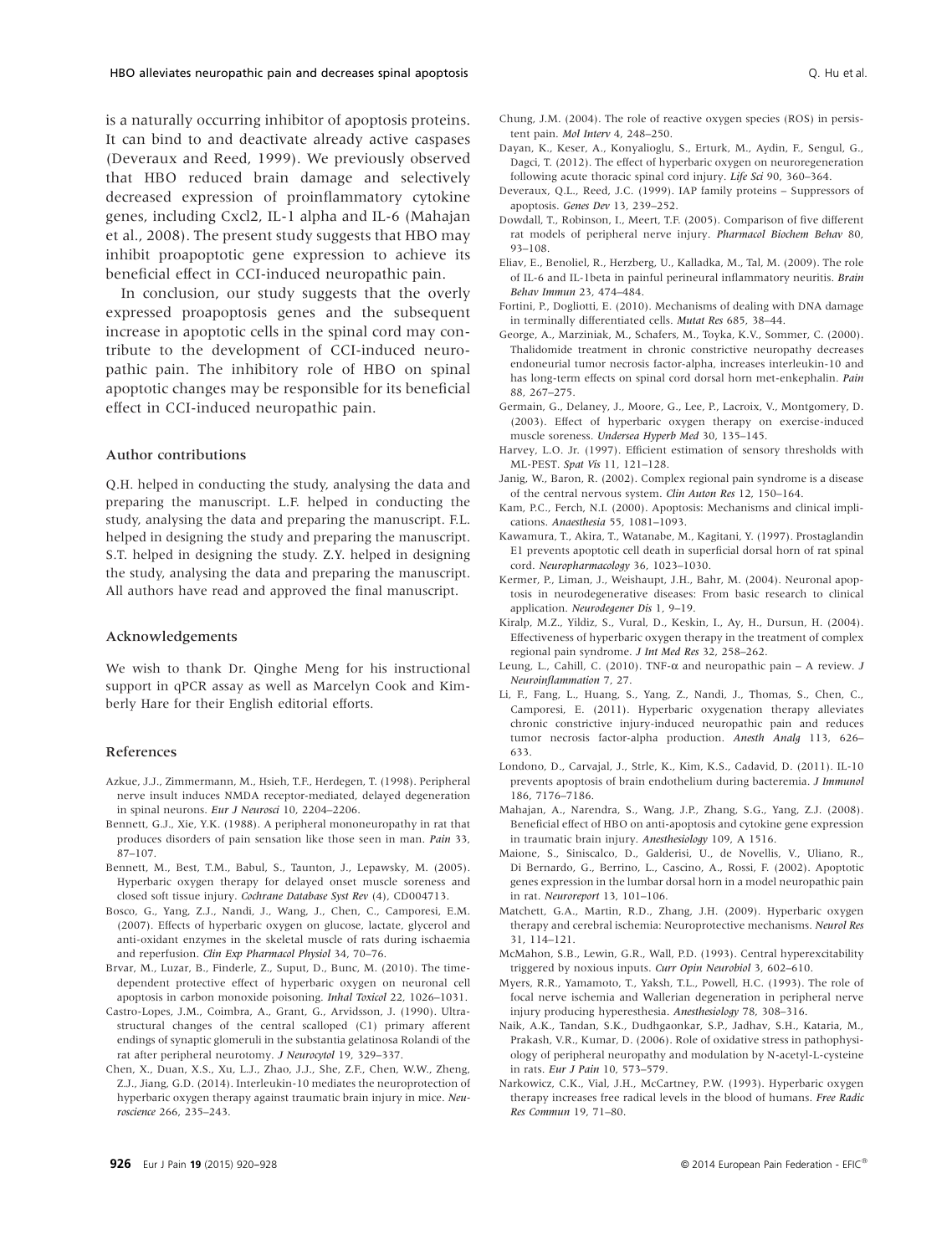- Orhan, C.E., Onal, A., Ulker, S. (2010). Antihyperalgesic and antiallodynic effect of sirolimus in neuropathic pain and the role of cytokines in this effect. *Neurosci Lett* 481, 17–20.
- Price, C.D., Yang, Z., Karlnoski, R., Kumar, D., Chaparro, R., Camporesi, E.M. (2010). Effect of continuous infusion of asialoerythropoietin on short-term changes in infarct volume, penumbra apoptosis and behaviour following middle cerebral artery occlusion in rats. *Clin Exp Pharmacol Physiol* 37, 185–192.
- Ramer, M.S., Bisby, M.A. (1997). Rapid sprouting of sympathetic axons in dorsal root ganglia of rats with a chronic constriction injury. *Pain* 70, 237–244.
- Rath, P.C., Aggarwal, B.B. (1999). TNF-induced signaling in apoptosis. *J Clin Immunol* 19, 350–364.
- Rose, K., Ooi, L., Dalle, C., Robertson, B., Wood, I.C., Gamper, N. (2011). Transcriptional repression of the M channel subunit Kv7.2 in chronic nerve injury. *Pain* 152, 742–754.
- Sanchez, E.C. (2007). Hyperbaric oxygenation in peripheral nerve repair and regeneration. *Neurol Res* 29, 184–198.
- Schafers, M., Geis, C., Brors, D., Yaksh, T.L., Sommer, C. (2002). Anterograde transport of tumor necrosis factor-alpha in the intact and injured rat sciatic nerve. *J Neurosci* 22, 536–545.
- Scholz, J., Broom, D.C., Youn, D.H., Mills, C.D., Kohno, T., Suter, M.R., Moore, K.A., Decosterd, I., Coggeshall, R.E., Woolf, C.J. (2005). Blocking caspase activity prevents transsynaptic neuronal apoptosis and the loss of inhibition in lamina II of the dorsal horn after peripheral nerve injury. *J Neurosci* 25, 7317–7323.
- Sekiguchi, Y., Kikuchi, S., Myers, R.R., Campana, W.M. (2003). ISSLS prize winner: Erythropoietin inhibits spinal neuronal apoptosis and pain following nerve root crush. *Spine* 28, 2577–2584.
- Shubayev, V.I., Myers, R.R. (2001). Axonal transport of TNF-alpha in painful neuropathy: Distribution of ligand tracer and TNF receptors. *J Neuroimmunol* 114, 48–56.
- Siniscalco, D., Fuccio, C., Giordano, C., Ferraraccio, F., Palazzo, E., Luongo, L., Rossi, F., Roth, K.A., Maione, S., de Novellis, V. (2007). Role of reactive oxygen species and spinal cord apoptotic genes in the development of neuropathic pain. *Pharmacol Res* 55, 158–166.
- Siniscalco, D., Giordano, C., Fuccio, C., Luongo, L., Ferraraccio, F., Rossi, F., de Novellis, V., Roth, K.A., Maione, S. (2008). Involvement of subtype 1 metabotropic glutamate receptors in apoptosis and caspase-7 over-expression in spinal cord of neuropathic rats. *Pharmacol Res* 57, 223–233.
- Sugimoto, T., Bennett, G.J., Kajander, K.C. (1990). Transsynaptic degeneration in the superficial dorsal horn after sciatic nerve injury: Effects of a chronic constriction injury, transection, and strychnine. *Pain* 42, 205– 213.
- UHMS. (2014). *Hyperbaric Oxygen Therapy Indications*, 13th edn, L. Weaver, ed. (North Palm Beach, FL: Undersea and Hyperbaric Medical Society).
- Vidigal, J., Jose Fagundes, D., De Jesus Simoes, M., Oshima, C.T., Odashiro, A.N., Santos Simoes, R., Negrini Fagundes, A.T., Taha, M.O., De Souza Montero, E.F. (2007). Effect of different periods of hyperbaric oxygen on ischemia-reperfusion injury of rat skeletal muscle. *Microsurgery* 27, 252–257.
- Whiteside, G.T., Munglani, R. (2001). Cell death in the superficial dorsal horn in a model of neuropathic pain. *J Neurosci Res* 64, 168–173.
- Wilson, H.D., Wilson, J.R., Fuchs, P.N. (2006). Hyperbaric oxygen treatment decreases inflammation and mechanical hypersensitivity in an animal model of inflammatory pain. *Brain Res* 1098, 126–128.
- Wilson, J.R., Foresman, B.H., Gamber, R.G., Wright, T. (1998). Hyperbaric oxygen in the treatment of migraine with aura. *Headache* 38, 112– 115.
- Woolf, C.J., Shortland, P., Coggeshall, R.E. (1992). Peripheral nerve injury triggers central sprouting of myelinated afferents. *Nature* 355, 75–78.
- Woolf, C.J., Shortland, P., Reynolds, M., Ridings, J., Doubell, T., Coggeshall, R.E. (1995). Reorganization of central terminals of myelinated primary afferents in the rat dorsal horn following peripheral axotomy. *J Comp Neurol* 360, 121–134.
- Yang, Z., Nandi, J., Wang, J., Bosco, G., Gregory, M., Chung, C., Xie, Y., Yang, X., Camporesi, E.M. (2006). Hyperbaric oxygenation ameliorates indomethacin-induced enteropathy in rats by modulating TNF-alpha and IL-1beta production. *Dig Dis Sci* 51, 1426–1433.
- Yang, Z.J., Xie, Y., Bosco, G.M., Chen, C., Camporesi, E.M. (2010). Hyperbaric oxygenation alleviates MCAO-induced brain injury and reduces hydroxyl radical formation and glutamate release. *Eur J Appl Physiol* 108, 513–522.
- Yildiz, S., Kiralp, M.Z., Akin, A., Keskin, I., Ay, H., Dursun, H., Cimsit, M. (2004). A new treatment modality for fibromyalgia syndrome: Hyperbaric oxygen therapy. *J Int Med Res* 32, 263–267.
- Yildiz, S., Uzun, G., Kiralp, M.Z. (2006). Hyperbaric oxygen therapy in chronic pain management. *Curr Pain Headache Rep* 10, 95–100.
- Yowtak, J., Lee, K.Y., Kim, H.Y., Wang, J., Kim, H.K., Chung, K., Chung, J.M. (2011). Reactive oxygen species contribute to neuropathic pain by reducing spinal GABA release. *Pain* 152, 844–852.
- Zhang, H., Chang, M., Hansen, C.N., Basso, D.M., Noble-Haeusslein, L.J. (2011). Role of matrix metalloproteinases and therapeutic benefits of their inhibition in spinal cord injury. *Neurotherapeutics* 8, 206–220.
- Zimmermann, M. (2001). Pathobiology of neuropathic pain. *Eur J Pharmacol* 429, 23–37.

# **Supporting Information**

Additional Supporting Information may be found in the online version of this article at the publisher's website:

**Figure S1.** Effect of daily hyperbaric oxygenation (HBO) therapy on apoptotic cell counts 7 days post-surgery. Apoptotic cells are significantly higher in the spinal cord in chronic constrictive injury (CCI)-induced neuropathic pain rats than that in sham-operated rats. HBO significantly decreased CCIinduced apoptotic cells in the spinal cord to the level of SHAM group detected using both TUNEL staining and caspase-3 staining. **\*\****p* < 0.01.

**Figure S2.** The distribution of caspase-3 positive apoptotic cells in different areas of the spinal cord in chronic constrictive injury (CCI)-induced neuropathic pain group. The numbers of apoptotic cells are mainly distributed in the ipsilateral dorsal horn. \*\**p* < 0.01.

**Figure S3.** TUNEL and Nissl body co-staining in the spinal cord 7 days post-surgery in different groups. The slides were viewed and photographed using a fluorescence microscope at 400 **×** magnification. Double-labelled coronal sections revealed that some of the TUNEL-positive cells (green) were also positive to Nissl staining (red) in all of the three groups simultaneously. Example of positive co-staining is indicated with arrows. The vast majority of cells engaging in the apoptosis in our study are neurons.

**Figure S4.** Effect of hyperbaric oxygenation (HBO) therapy on TNF-α gene expression 3 days post-surgery. Chronic constrictive injury (CCI)-induced neuropathic pain increased TNF- $\alpha$  gene expression in L4–5 spinal cord 3 days postsurgery. HBO significantly reduced CCI-induced overexpression of TNF- $\alpha$  gene to the SHAM group level. The mRNA levels (mean  $\pm$  standard error) of the TNF- $\alpha$  gene under analysis were measured and reported by real-time polymerase chain reaction (PCR) amplification. Each real-time PCR was repeated at least four times. \**p* < 0.05.

**Figure S5.** Effect of hyperbaric oxygenation (HBO) therapy on caspase-3 gene expression 3 days post-surgery. Chronic constrictive injury (CCI)-induced neuropathic pain increased the caspase-3 gene expression 3 days post-surgery in L4–5 spinal cord. HBO significantly reduced CCI-induced overex-